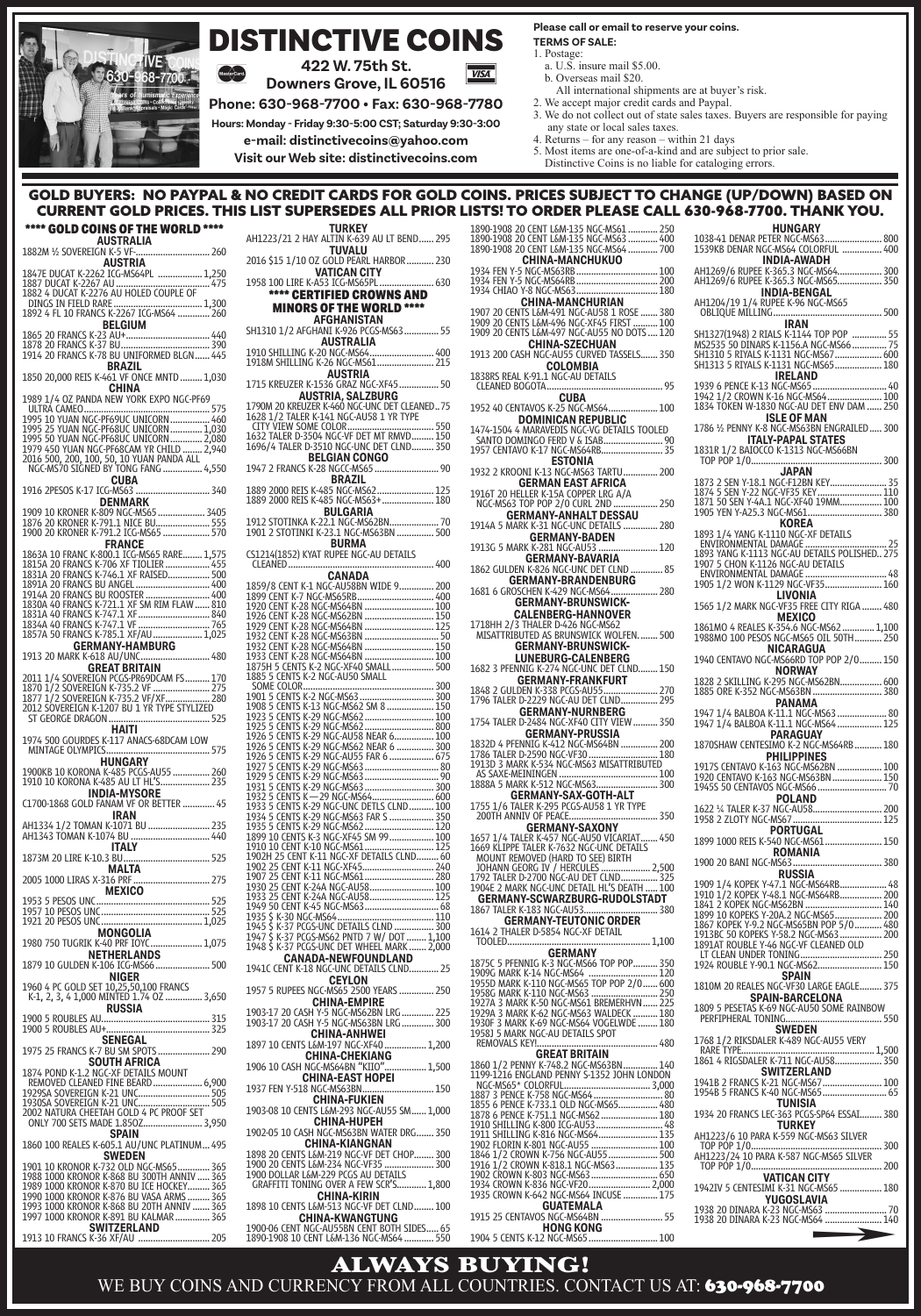## DISTINCTIVE COINS

**422 W. 75th St., Downers Grove, IL 60516 • Phone: 630-968-7700 • Fax: 630-968-7780 e-mail: distinctivecoins@yahoo.com • Visit our Web site: distinctivecoins.com**

| CROWNS AND MINORS OF THE WORLD                                                                                                                                                                                                                      |
|-----------------------------------------------------------------------------------------------------------------------------------------------------------------------------------------------------------------------------------------------------|
| AFGHANISTAN                                                                                                                                                                                                                                         |
| SH1312 ½ AFGHANI K-926 CH UNC  12<br>SH1316 ½ AFGHANI K-932.2 CH UNC  12                                                                                                                                                                            |
| <b>ALBANIA</b>                                                                                                                                                                                                                                      |
| 1987 5 LEKE K-57 UNC<br>20<br><br><b>ALGERIA</b>                                                                                                                                                                                                    |
|                                                                                                                                                                                                                                                     |
| ANTIGUA                                                                                                                                                                                                                                             |
| 1970 44 K-1 UNC.                                                                                                                                                                                                                                    |
|                                                                                                                                                                                                                                                     |
|                                                                                                                                                                                                                                                     |
| ARGENTINA                                                                                                                                                                                                                                           |
|                                                                                                                                                                                                                                                     |
| <b>ARMENIA</b>                                                                                                                                                                                                                                      |
| AUSTRALIA                                                                                                                                                                                                                                           |
| 1928 PENNY K-23 XF+<br>1910 3 PENCE K-18 CH BU (1998)<br>1918 3 PENCE K-24 XF (1998)<br>1918 3 PENCE K-24 XF (1998)<br>1925 3 PENCE K-25 PROOF LITTLE BAGOY (1999)<br>1925 6 PENCE K-25 XF/AU (1998)<br>1943 D 6 PENCE K-38 BU (1998)<br>1925 SHILI |
|                                                                                                                                                                                                                                                     |
|                                                                                                                                                                                                                                                     |
|                                                                                                                                                                                                                                                     |
|                                                                                                                                                                                                                                                     |
| <b>AUSTRIA</b>                                                                                                                                                                                                                                      |
| AUSTRIA (ANGLER AND AN ANGLES AN ANGLES AN ANGLES AN ANGLES AN ANGLES AN ANGLES AN ANGLES AND AN ANGLES AND AN ANGLES AND AN ANGLES AND AN ANGLES AND AN ANGLES AND AN ANGLES AND AN ANGLES THALL AND A CONSULT AND A CONSULT                       |
|                                                                                                                                                                                                                                                     |
|                                                                                                                                                                                                                                                     |
|                                                                                                                                                                                                                                                     |
|                                                                                                                                                                                                                                                     |
|                                                                                                                                                                                                                                                     |
|                                                                                                                                                                                                                                                     |
|                                                                                                                                                                                                                                                     |
| <b>AUSTRALIAN NETHERLANDS</b>                                                                                                                                                                                                                       |
| 1788A KRONENTHALER K-32 VF+  58                                                                                                                                                                                                                     |
|                                                                                                                                                                                                                                                     |
|                                                                                                                                                                                                                                                     |
|                                                                                                                                                                                                                                                     |
|                                                                                                                                                                                                                                                     |
|                                                                                                                                                                                                                                                     |
|                                                                                                                                                                                                                                                     |
|                                                                                                                                                                                                                                                     |
|                                                                                                                                                                                                                                                     |
|                                                                                                                                                                                                                                                     |
|                                                                                                                                                                                                                                                     |
|                                                                                                                                                                                                                                                     |
|                                                                                                                                                                                                                                                     |
|                                                                                                                                                                                                                                                     |
|                                                                                                                                                                                                                                                     |
|                                                                                                                                                                                                                                                     |
| <b>BRITISH HONDURAS</b>                                                                                                                                                                                                                             |
|                                                                                                                                                                                                                                                     |
| 1919 25 CENTS K-17 F<br>1890H CENT K-12 F HORTH BORNEO<br>1890H CENT K-2 CH UNC SOME RED.<br>19189H CENT K-2 CH UNC SOME RED.<br>1903H 2 36 CENTS K-4 XF<br>1921H 5 CENTS K-5 VFH CADIA 2001H 1912H 5 CENTS K-5 DHU CADIA 2001                      |
|                                                                                                                                                                                                                                                     |
|                                                                                                                                                                                                                                                     |
| BULGARIA                                                                                                                                                                                                                                            |
| 1894KB 5 LEVA K-18 AU+ PAPER TONED  300                                                                                                                                                                                                             |
| <b>CAMBODIA</b><br><b>САМБОЛИ</b><br>1860 10 CENTIMES XM-3 F/VF CRUDE 35                                                                                                                                                                            |
|                                                                                                                                                                                                                                                     |
|                                                                                                                                                                                                                                                     |
|                                                                                                                                                                                                                                                     |
|                                                                                                                                                                                                                                                     |
|                                                                                                                                                                                                                                                     |
|                                                                                                                                                                                                                                                     |
|                                                                                                                                                                                                                                                     |
|                                                                                                                                                                                                                                                     |
|                                                                                                                                                                                                                                                     |
|                                                                                                                                                                                                                                                     |
|                                                                                                                                                                                                                                                     |
|                                                                                                                                                                                                                                                     |
|                                                                                                                                                                                                                                                     |
|                                                                                                                                                                                                                                                     |
|                                                                                                                                                                                                                                                     |
|                                                                                                                                                                                                                                                     |
|                                                                                                                                                                                                                                                     |
|                                                                                                                                                                                                                                                     |
|                                                                                                                                                                                                                                                     |
|                                                                                                                                                                                                                                                     |
|                                                                                                                                                                                                                                                     |
|                                                                                                                                                                                                                                                     |
|                                                                                                                                                                                                                                                     |
|                                                                                                                                                                                                                                                     |
|                                                                                                                                                                                                                                                     |
|                                                                                                                                                                                                                                                     |
|                                                                                                                                                                                                                                                     |
|                                                                                                                                                                                                                                                     |

| 1936 25 CENTS K-24A FLASHY AU ARREGINA (1978)<br>1871 5 DO CENTS K-6 VG REPUNCH A REGINA (1978)<br>1872 50 CENTS K-6 VG REPUNCH A REGINA (1978)<br>1881 1930 CENTS K-6 VG INVERT A VICTORIA (1979)<br>1980 50 CENTS K-6 CENTS (1979)<br>1997     |
|--------------------------------------------------------------------------------------------------------------------------------------------------------------------------------------------------------------------------------------------------|
|                                                                                                                                                                                                                                                  |
|                                                                                                                                                                                                                                                  |
|                                                                                                                                                                                                                                                  |
| CANADA-NEWFOUNDLAND                                                                                                                                                                                                                              |
|                                                                                                                                                                                                                                                  |
|                                                                                                                                                                                                                                                  |
| <b>CANADA-NEW BRUNSWICK</b>                                                                                                                                                                                                                      |
|                                                                                                                                                                                                                                                  |
|                                                                                                                                                                                                                                                  |
|                                                                                                                                                                                                                                                  |
| <b>CHILE</b>                                                                                                                                                                                                                                     |
|                                                                                                                                                                                                                                                  |
|                                                                                                                                                                                                                                                  |
| CHINA-REPUBLIC<br>1920 10 CASH Y-303 CH UNC MOTTLED TONING                                                                                                                                                                                       |
| CUD ON REV                                                                                                                                                                                                                                       |
|                                                                                                                                                                                                                                                  |
| 1894 5 CENTS L&M-294 VF+                                                                                                                                                                                                                         |
| <b>CHINA-HUNAN</b><br>1919 20 CASH K-400.3 XF OLD LT CLN 18                                                                                                                                                                                      |
| <b>CHINA-KIANGNAN</b>                                                                                                                                                                                                                            |
| 3,000                                                                                                                                                                                                                                            |
| 111 - JANUARY - THINA-KWANGTUNG<br>ND1890-1908 20 CENTS VF/XF<br>ND1890-1908 20 CENTS VF/XF<br>ND1890-1908 20 CENTS XF (IT WIPE, 2008)<br>1919-11 20 CENTS XF HL'S OBV<br>1919 20 CENTS Y-423 AU+                                                |
|                                                                                                                                                                                                                                                  |
|                                                                                                                                                                                                                                                  |
|                                                                                                                                                                                                                                                  |
|                                                                                                                                                                                                                                                  |
|                                                                                                                                                                                                                                                  |
|                                                                                                                                                                                                                                                  |
| <b>CHINA-YUNNAN</b>                                                                                                                                                                                                                              |
|                                                                                                                                                                                                                                                  |
|                                                                                                                                                                                                                                                  |
|                                                                                                                                                                                                                                                  |
|                                                                                                                                                                                                                                                  |
| 1977 5 RUPEES BR-X7 BU LT SCR RN                                                                                                                                                                                                                 |
| COLOMBIA                                                                                                                                                                                                                                         |
|                                                                                                                                                                                                                                                  |
|                                                                                                                                                                                                                                                  |
|                                                                                                                                                                                                                                                  |
|                                                                                                                                                                                                                                                  |
|                                                                                                                                                                                                                                                  |
| <b>CRETE</b>                                                                                                                                                                                                                                     |
| 1901 5 DRACHMAI K-9 PLEASANT VF  125                                                                                                                                                                                                             |
| CUBA                                                                                                                                                                                                                                             |
| 1938 CENTAVO K-9.1 BU <b>ANDER ANGLES 20 CENTAVO K-9.1 BU ANDER ANGLES 20 CENTAVOS K-14 BU ANGLES 20 CENTAVO K<br/>1920 40 CENTAVOS K-14 VF HIGH<br/>1933 40 CENTAVOS K-14 VF HIGH<br/>1933 PESO K-15.2 AU ANRIT ANGLES 20 CENTAVOS K-14 BU </b> |
|                                                                                                                                                                                                                                                  |
|                                                                                                                                                                                                                                                  |
|                                                                                                                                                                                                                                                  |
|                                                                                                                                                                                                                                                  |
|                                                                                                                                                                                                                                                  |
| <b>CYPRUS</b>                                                                                                                                                                                                                                    |
| DANZIG                                                                                                                                                                                                                                           |
|                                                                                                                                                                                                                                                  |
|                                                                                                                                                                                                                                                  |
|                                                                                                                                                                                                                                                  |
|                                                                                                                                                                                                                                                  |
|                                                                                                                                                                                                                                                  |
|                                                                                                                                                                                                                                                  |
|                                                                                                                                                                                                                                                  |
| <b>ECUADOR</b><br>1897 SUCRE K-83.3 XF LIMA 40                                                                                                                                                                                                   |
| <b>EGYPT</b>                                                                                                                                                                                                                                     |
|                                                                                                                                                                                                                                                  |
| 1917 5 PIASTRES XF/AU EX MOUNT  12                                                                                                                                                                                                               |
|                                                                                                                                                                                                                                                  |

AH1293/24 2 QIRSH K-293 TONED XF.................. <sup>10</sup> AH1293/29 5 QIRSH K-294 XF+............................ <sup>14</sup> 1923H 2 PIASTRES K-335 AU................................. <sup>18</sup> 1917 5 PIASTRES XF/AU EX MOUNT ..................... <sup>12</sup> 1917 20 PIASTRES K-321 VF.................................. <sup>45</sup> 1923 20 PIASTRES K-352 VF CLND FAUD............... <sup>75</sup>

| EL SALVADOR                                                                                                                                                                         |
|-------------------------------------------------------------------------------------------------------------------------------------------------------------------------------------|
|                                                                                                                                                                                     |
|                                                                                                                                                                                     |
|                                                                                                                                                                                     |
|                                                                                                                                                                                     |
| 1980 2000 BIPKWELE BR-X-P39 PIEDFORT 90                                                                                                                                             |
|                                                                                                                                                                                     |
|                                                                                                                                                                                     |
|                                                                                                                                                                                     |
|                                                                                                                                                                                     |
|                                                                                                                                                                                     |
| FINLAND                                                                                                                                                                             |
|                                                                                                                                                                                     |
|                                                                                                                                                                                     |
| <b>FRANCE</b>                                                                                                                                                                       |
|                                                                                                                                                                                     |
|                                                                                                                                                                                     |
|                                                                                                                                                                                     |
| 1787D SOL K-578.5 VF RB W/FLAW REV18<br>1692S 4 SOLS 2 DENIERS K-281.13 VF 150<br>1862A 5 CENTIMES K-797.1 R&B NEAR GEM 125<br>1853 5 CENTIMES K-M23 F/VF LOW MINT 18               |
|                                                                                                                                                                                     |
|                                                                                                                                                                                     |
|                                                                                                                                                                                     |
|                                                                                                                                                                                     |
|                                                                                                                                                                                     |
|                                                                                                                                                                                     |
|                                                                                                                                                                                     |
|                                                                                                                                                                                     |
|                                                                                                                                                                                     |
|                                                                                                                                                                                     |
|                                                                                                                                                                                     |
|                                                                                                                                                                                     |
|                                                                                                                                                                                     |
|                                                                                                                                                                                     |
|                                                                                                                                                                                     |
|                                                                                                                                                                                     |
|                                                                                                                                                                                     |
| <b>FRENCH INDO-CHINA</b>                                                                                                                                                            |
| 1906A PIASTRES K-5A.1 AU/UNC TONE OVER                                                                                                                                              |
| <b>LIGHT CLN </b>                                                                                                                                                                   |
| <b>FUJAIRAH</b>                                                                                                                                                                     |
| 1970 10 RIYALS TONED PROOF HANDLING MARKS                                                                                                                                           |
|                                                                                                                                                                                     |
| GAMBIA                                                                                                                                                                              |
| 1970 8 SHILLINGS K-7 UNC HIPPO  18                                                                                                                                                  |
| <b>GEORGIA</b>                                                                                                                                                                      |
| 1829 2 ABAZI K-75 VF SCARCE                                                                                                                                                         |
|                                                                                                                                                                                     |
| <b>GERMAN STATES:</b>                                                                                                                                                               |
| <b>ANHALT BERNBURG</b>                                                                                                                                                              |
|                                                                                                                                                                                     |
| <b>BADEN</b>                                                                                                                                                                        |
|                                                                                                                                                                                     |
|                                                                                                                                                                                     |
|                                                                                                                                                                                     |
|                                                                                                                                                                                     |
|                                                                                                                                                                                     |
|                                                                                                                                                                                     |
| <b>BAVARIA</b>                                                                                                                                                                      |
|                                                                                                                                                                                     |
|                                                                                                                                                                                     |
| FLAN FLAW VOID LEGEND 150                                                                                                                                                           |
|                                                                                                                                                                                     |
|                                                                                                                                                                                     |
|                                                                                                                                                                                     |
|                                                                                                                                                                                     |
|                                                                                                                                                                                     |
|                                                                                                                                                                                     |
|                                                                                                                                                                                     |
|                                                                                                                                                                                     |
|                                                                                                                                                                                     |
|                                                                                                                                                                                     |
|                                                                                                                                                                                     |
|                                                                                                                                                                                     |
|                                                                                                                                                                                     |
| <b>BRANDENBURG PRUSSIA</b>                                                                                                                                                          |
| 1977 PROOF RESTRIKE 1521 SILVER<br>. 48                                                                                                                                             |
| <b>BRUNSWICK LUNEBURG CALENBURG</b>                                                                                                                                                 |
| 1697 2/3 THALER K-A17 VF+<br>225                                                                                                                                                    |
| <b>BRUNSWICK LUNEBURG</b>                                                                                                                                                           |
| <b>CALENBURG HANNOVER</b>                                                                                                                                                           |
| 1794 4 PFI<br>K-398 VF/XI<br>35<br>                                                                                                                                                 |
| 1700 4 MARIENGROSCHEN K-32 VF+ SM CLIP 35                                                                                                                                           |
| 1708 4 MARIENGROSCHEN K-53 XF/AU WAVY                                                                                                                                               |
|                                                                                                                                                                                     |
| OLD CLN<br>80<br>1739 4 MARIENGROSCHEN K-217 XF WILDMAN  85                                                                                                                         |
|                                                                                                                                                                                     |
|                                                                                                                                                                                     |
| CLEANED 1 YR TYPE                                                                                                                                                                   |
| . 45                                                                                                                                                                                |
| <b>BRUNSWICK WOLFENBUTTEL</b><br>1764 IAP 6 MARIENGROSCHEN K-872 XF CORROSIVE                                                                                                       |
|                                                                                                                                                                                     |
|                                                                                                                                                                                     |
| <b>FRANKFURT</b>                                                                                                                                                                    |
|                                                                                                                                                                                     |
|                                                                                                                                                                                     |
|                                                                                                                                                                                     |
| WIPE OBV                                                                                                                                                                            |
| <b>HAMBURG</b>                                                                                                                                                                      |
| 48                                                                                                                                                                                  |
| 1904J 5 MARK K-610 VF/XF                                                                                                                                                            |
| <b>HANNOVER</b>                                                                                                                                                                     |
|                                                                                                                                                                                     |
|                                                                                                                                                                                     |
|                                                                                                                                                                                     |
| <b>HESSE DARMSTADT</b>                                                                                                                                                              |
|                                                                                                                                                                                     |
|                                                                                                                                                                                     |
| 1839 1/2 GULDEN K-307 XF ------------------------------ 65<br>1904 2 MARK K-372 BU 40TH B-DAY ------------------- 85<br>1891A 5 MARK K-364 VF --------------------------------- 550 |
| <b>LAUENBURG</b>                                                                                                                                                                    |
| 1738 8 SCHILLING K-15 F/VF OLD CLN  100                                                                                                                                             |
| <b>LUBECK</b>                                                                                                                                                                       |
|                                                                                                                                                                                     |
|                                                                                                                                                                                     |
| <b>MECKLENBURG-SCHWERIN</b>                                                                                                                                                         |

**MECKLENBURG-SCHWERIN** 1872B PFENNIG K-315 UNC................................... <sup>18</sup> 1852A 3 PFENNIG K-310 UNC OLD LT WIPE .......... <sup>20</sup> 1763 32 SCHILLING K-209 XF LT TOOL............... <sup>180</sup> **REUSS-OBERGREIS**<br>1909A 3 MARK K-130 UNC LT WIPE OBV.............. 600 **SAXE-MEININGEN** 1915 3 MARK K-207 AU/UNC GEORGE................ 190 **SAXE-OLD-ALTENBURG** 1623 THALER K-20 D-7367 VF 4 SONS ................ <sup>320</sup> **SAXE-WEIMAR EISENACH** 1903A 2 MARK K-217 BU 1ST MARRIAGE............ <sup>150</sup> 1915A 3 MARK K-222 GEM BU CENTENARY......... <sup>200</sup> **1866/5 1/6 THALER KAZONY**<br>1791 1/3 THALER K1024 AU<br>1791 1/3 THALER K1024 AU (1888) 1791 1791 1791 1791 1791 1791 1797 4<br>1850F THALER K-11175 VF (1888) 1791 1892<br>1866B THALER K-11275 VF (1888) 1792 1792<br>1876E 2 MARK K-1238 **SCHAUMBURG LIPPE** 1911 3 MARK K-275 BU....................................... <sup>225</sup> **SCHWARZBURG SONDERSHAUSEN** 1909 3 MARK K-154 UNC .................................... <sup>150</sup> **TRIER** 1694 3 PETERMONGER K-176 VF+ ........................ <sup>55</sup> 1640 KREUZER K-200 XF<br>
1860 THALER K-631 VF RN<br>
1896 2 MARK K-631 VF POLD LT HL'S<br>
1996 2 MARK K-631 VF POLD LT HL'S<br>
1990 2 MARK K-631 VF POLD LT HL'S<br>
1900 F 2 MARK K-636<br>
1900 F 2 MARK K-636 VG (F TOLD LT THE START STAR PROOF............................................................... <sup>200</sup> 1908F 5 MARK K-632 XF RIM FLAW REV ............... <sup>38</sup> 1913F 5 MARK K-632 XF RB .................................. <sup>35</sup> 1888)<br>
1890 PFENNIG K-1 XF (1992)<br>
1891 PFENNIG K-1 VF (1992)<br>
1891 PFENNIG K-10 XF (1992)<br>
1991 PFENNIG K-10 XF (1994)<br>
19960 SO PFENNIG K-104 XF BANK DEUTR<br>
19960 SO PFENNIG K-104 XF BANK DEUTR<br>
19960 MARK K-14 BU (1992) **GERMANY-EAST** 1979 5 MARK K-72 CH BU ALBERT EINSTEIN ........ <sup>60</sup> **GREAT BRITAIN**  $\begin{array}{l} 1843\,1/2\,FRTHM6\,K-738\,AU\,~~452\,N\,234\,U\,~~1754\,RHTM6\,K-891\,29\,V\,H\,760\,R\,~~1754\,R85\,N\,V\,H\,176\,R\,5\,~~222\,RBTHHN6\,K-697\,BFM\,AU\,I\,COR\,~~275\,1862\,FARTHHN6\,K-747\,2\,NF\,~304\,N\,~304\,N\,~305\,N\,~304\$ 

1870B THALER K-100 VF+ ................................... <sup>135</sup> 1876 2 MARK K-320 F/VF.................................... <sup>200</sup> **OLDENBURG** 1891A 2 MARK K-201 VF..................................... <sup>280</sup> **OTTINGEN** 1524 BATZEN S-2600 F HOLED.............................. <sup>25</sup> **PADERBORN** 1706 6 PFENNIG K-173.6 XF/AU ........................... 68 **PRUSSIA**<br>**PRUSSIA**<br>1867B 1/2 STLBER GROSCHEN K-484 UNI

1867B 1/2 SILBER GROSCHEN K-484 UNC............. 10 1850A SILBER GROSCHEN K-435 XF...................... 10 1751B 1/2 THALER K-254.3 VF+ ......................... 150 1752B 1/2 THALER K-254.3 VF+ ......................... 150 1771A THALER K-306.2 F.................................... 120 1796A THALER K-360.1 VF.................................. 120 1802A THALER K-368 VF..................................... 125 1814A THALER K-387 VF FL/VF............................. 75 1816A THALER K-387 VF OLD SCR......................... 70 1848A THALER K-445 XF....................................... 65 1859A THALER K-471 TONED XF HL'S................... 45 1861A THALER K-488 TND XF CORONATION......... 48 1861A THALER K-488 AU ...................................... 58 1861A THALER K-489 AU ...................................... 75 1867A THALER K-494 VF....................................... 48 1871A THALER K-500 XF....................................... 60 1846A 2 THALER K-440.2 AU .............................. 250 1888A 2 MARK K-510 XF LT WIPED....................... 38 1901A 2 MARK K-525 AU 200TH ANNIV ............... 27 1913A 2 MARK K-533 LT TND UNC........................ 35 1910A 3 MARK K-530 VF+ BERLIN......................... 60 1910A 3 MARK K-530 UNC BERLIN........................ 85 1911A 3 MARK K-531 AU CLEANED....................... 35 1911A 3 MARK K-527 UNC .................................... 58 1913A 3 MARK K-534 CH LT TND UNC................... 48 1913A 3 MARK K-535 AU 25TH YR........................ 30 1901A 5 MARK K-526 TONED AU .......................... 75 1906A 5 MARK K-525 ABT XF RARE DATE.............. 95 1975 RESTRIKE PROOF OF 1741 TALER SILVER...... 48 1976 RESTRIKE PROOF OF 1713 TALER SILVER...... 48